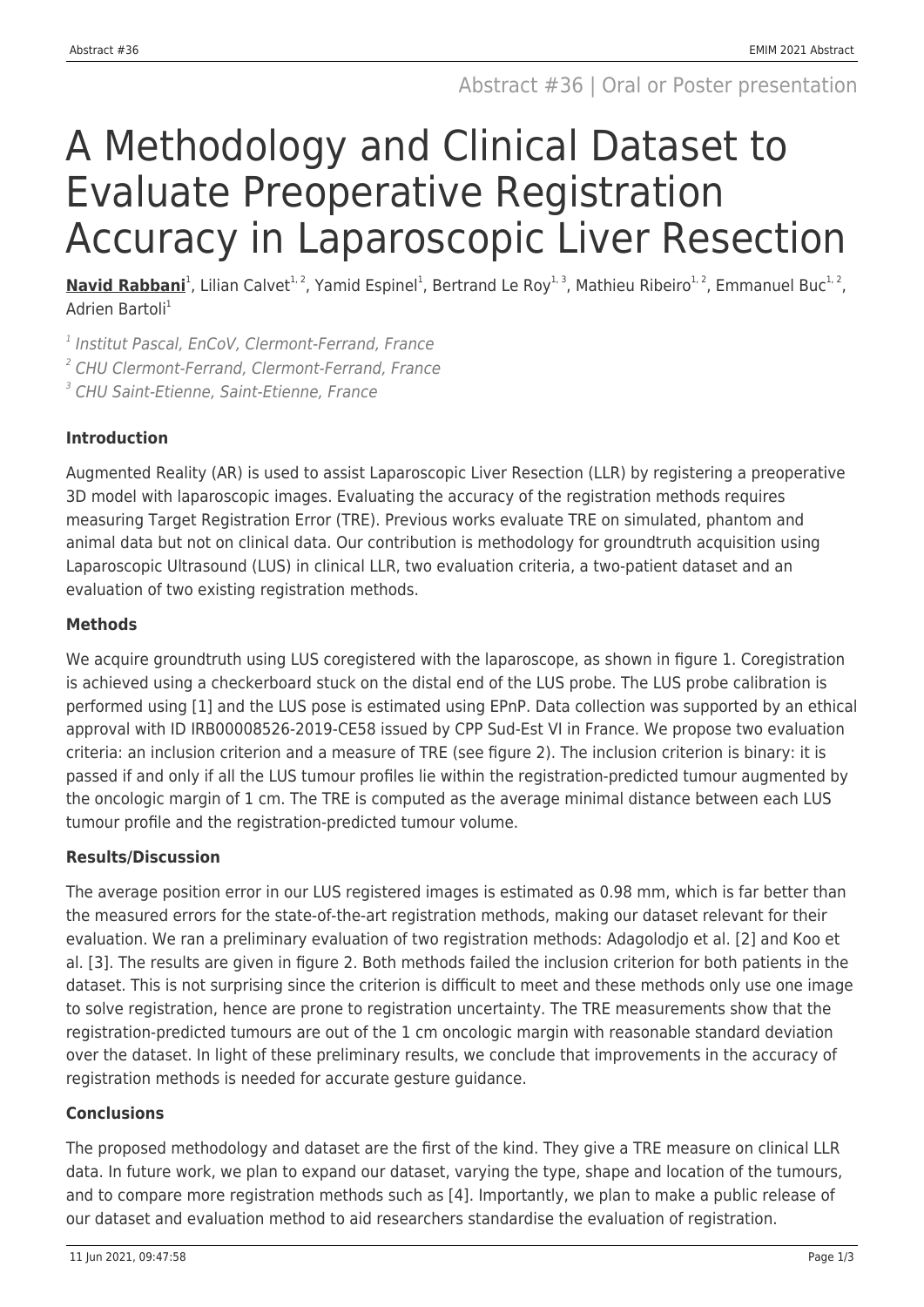### **Disclosure**

I or one of my co-authors have **no financial interest** or **relationship** to disclose regarding the subject matter of this presentation.

## **Affix**

## **References**

[1] Carbajal, G., Lasso, A., Gómez, Á., & Fichtinger, G. (2013). 'Improving N-wire phantom-based freehand ultrasound calibration', International journal of computer assisted radiology and surgery, 8(6), 1063-1072.

[2] Adagolodjo, Y., Trivisonne, R., Haouchine, N., Cotin, S., & Courtecuisse, H. (2017). 'Silhouettebased pose estimation for deformable organs application to surgical augmented reality', In 2017 IEEE/RSJ International Conference on Intelligent Robots and Systems (IROS), 539-544.

[3] Koo, B., Özgür, E., Le Roy, B., Buc, E., & Bartoli, A. (2017). 'Deformable registration of a preoperative 3D liver volume to a laparoscopy image using contour and shading cues', In International conference on medical image computing and computer-assisted intervention, 326-334.

[4] Modrzejewski, R., Collins, T., Seeliger, B., Bartoli, A., Hostettler, A., & Marescaux, J. (2019). 'An in vivo porcine dataset and evaluation methodology to measure soft-body laparoscopic liver registration accuracy with an extended algorithm that handles collisions', International journal of computer assisted radiology and surgery, 14(7), 1237-1245.



Registration of 3D preoperative liver model with the laparoscopic image

Evaluation of the registration predicted tumour (yellow) using the LUS profile (red)

#### **Figure 1**